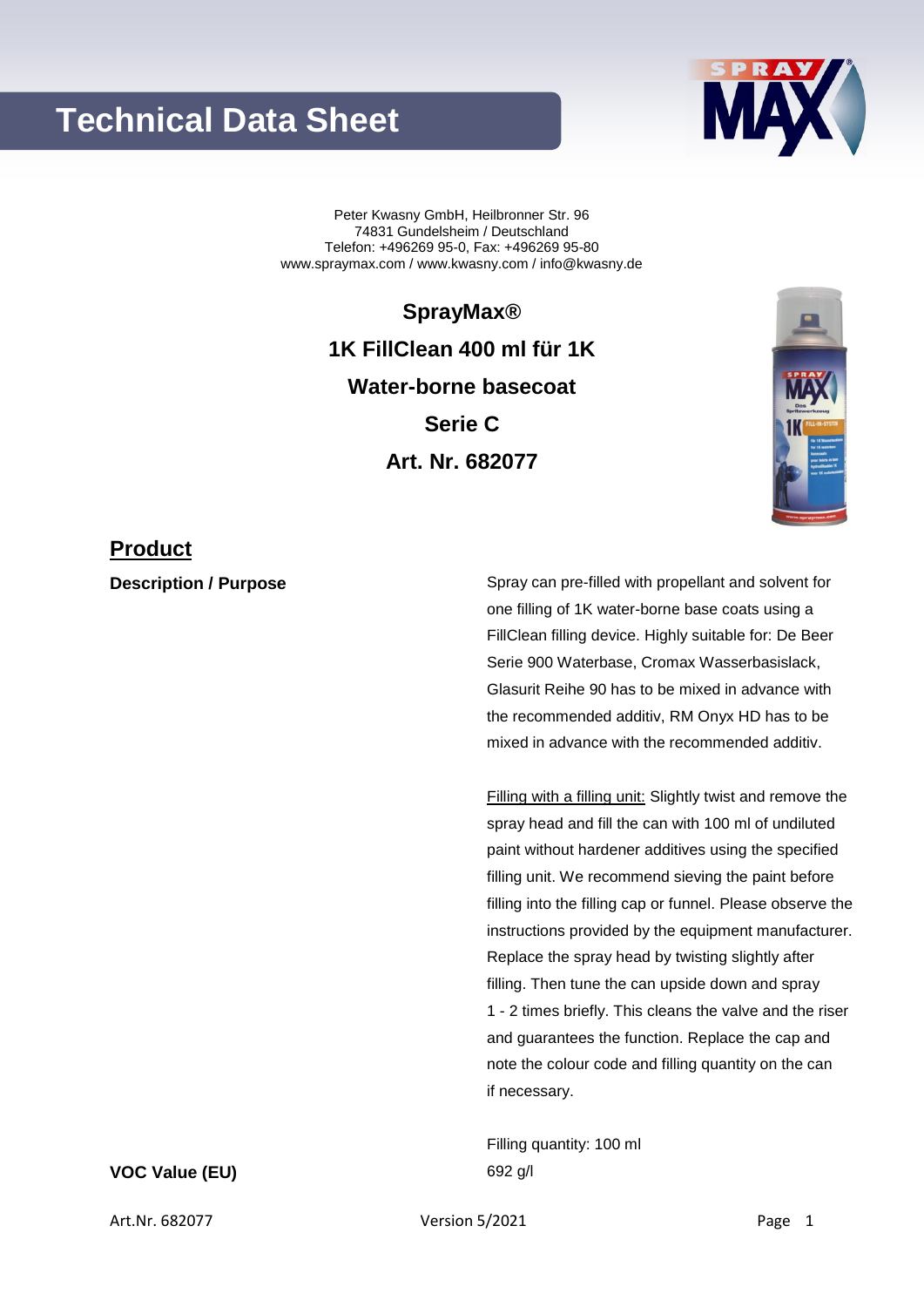

### **Substrate**

Primed, filled areas and well preserved factory or old paint (cleaned and sanded).

The damaged area must be dry and free of grease and dust and all rust needs to be removed.

### **Processing**

**Spraying distance** 15 cm - 20 cm

**Protection measures** Wear personal protection equipment. (respiratory mask/gloves/goggles) For more information, see safety data sheet.



**Shake Shake After filling, shake can thoroughly for at least** 2 minutes from when the mixing balls are heard.



**Spray to test** After shaking the can, test spray and check compatibility with the surface and the colour.



**Spray passes Dry film thickness 20 - 30 μm** (approx. 1 - 2 spray coats)



**Flash-off time** Flash time: until matt



**Processing conditions**  $\sqrt{2}$  Optimum application at 18° C - 25° C and a relative humidity from 40 - 60 %.



**Drying Driving Please observe the information of the paint** manufacturer.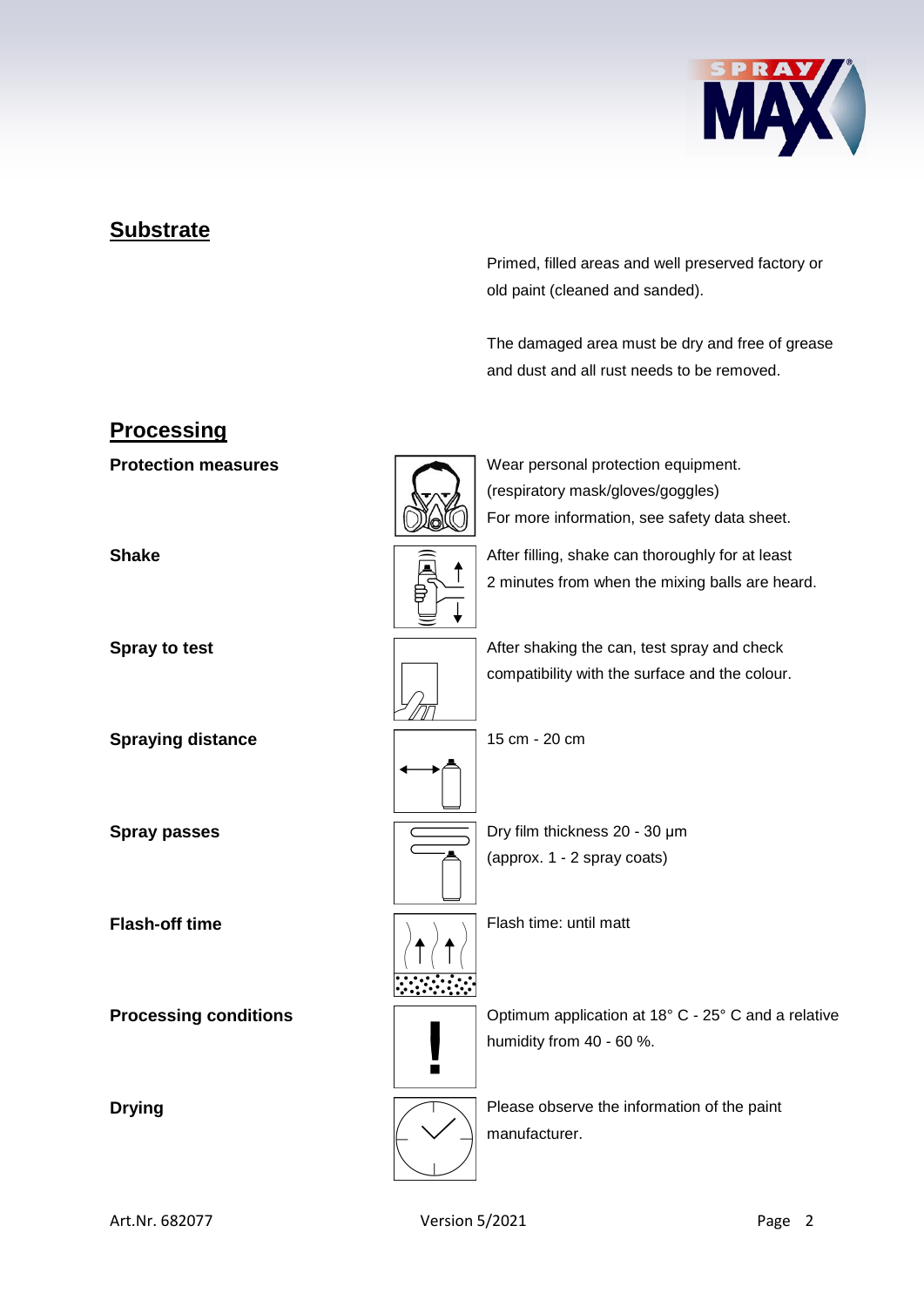

# **Additional Information**

**Continue** Can be topcoated with all conventional 1K and 2K clearcoats. Please observe information provided by the paint manufacturer.

**Pot life Pot life Pot life Pot life Pot life Department is a little value of**  $\sim$  **<b>Depending Life Depending 1** Use the water-borne paint within 5 days after it is filled in the aerosol can.

**Finish Finish Finish After painting, turn the can upside down and spray** the valve until empty.

**Important Information Information** Not suitable for solvent-borne paints. The use of the can filled with paint depends heavily on the filled paint material. The information refers to processing base coats and serves as general recommendations. Caution: Do not allow the spray can to stay for longer periods without the spray head as otherwise it may be difficult to attach the spray head.

|  | 24 months (    |
|--|----------------|
|  | filled with pa |
|  | unused can     |
|  | of 15 - 25° 0  |
|  | can must be    |

**Shelf Life** 24 months (pre-gassed can that has not yet been aint).The usage period refers to an that is stored correctly at a temperature C and a relative humidity below 60%. The e stored and transported in an upright position in a dry place where it is protected against chemical and mechanical influences. The safety information on the can and all statutory provisions applicable for the storage site must be observed.



**Disposal** Disposal **The completely emptied spray cans must be dis**posed of in the recycling system. Cans with hardened material must be disposed of as special waste.